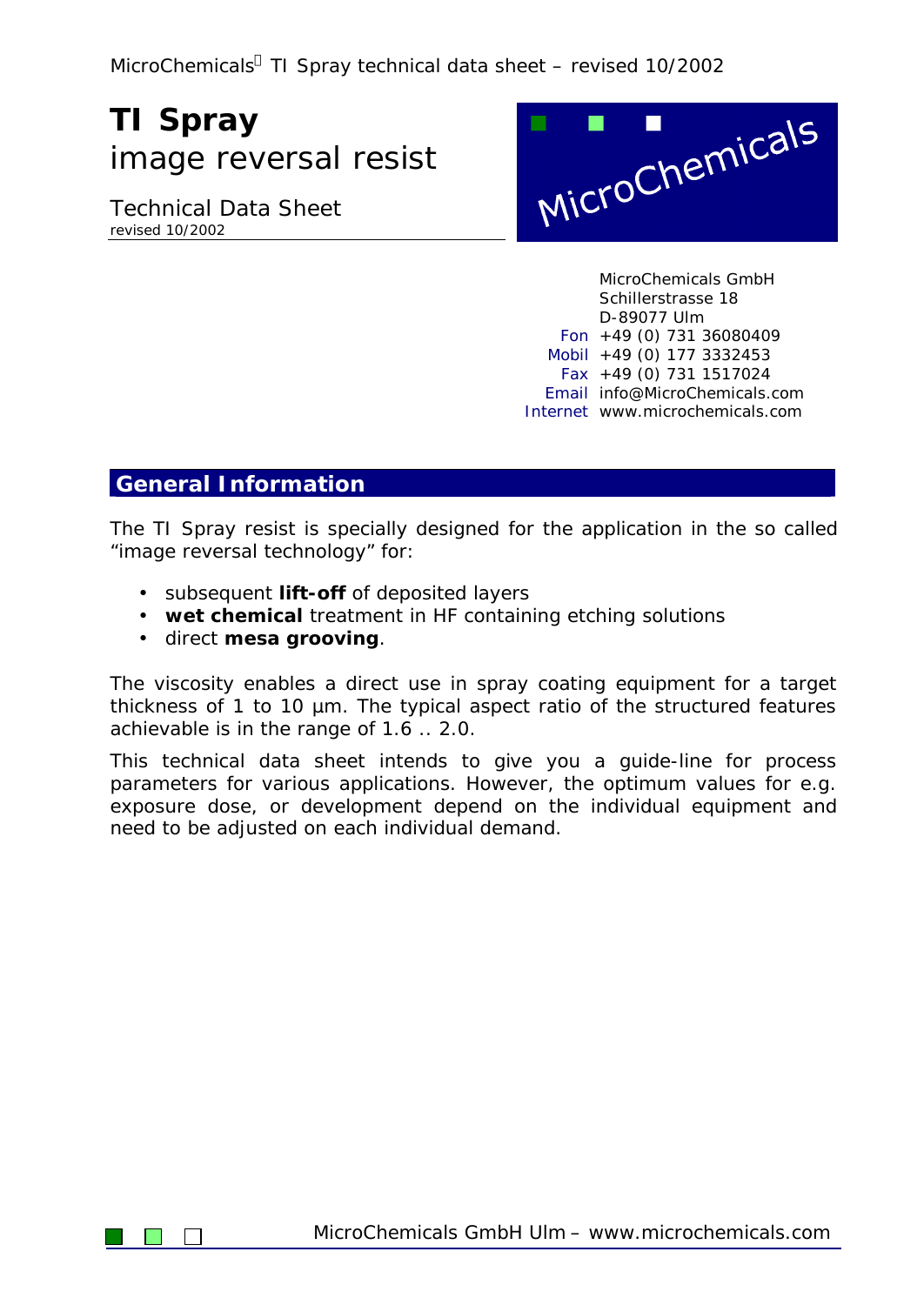**'Image Reversal' – A Short Introduction**



#### **What 'image reversal' generally means**



#### **... and for what image reversal is good for:**

**®** High **stability** for wet-chemical etching allows the usage of the inverted TI Spray as mask for **wet-chemical etching under harsh conditions**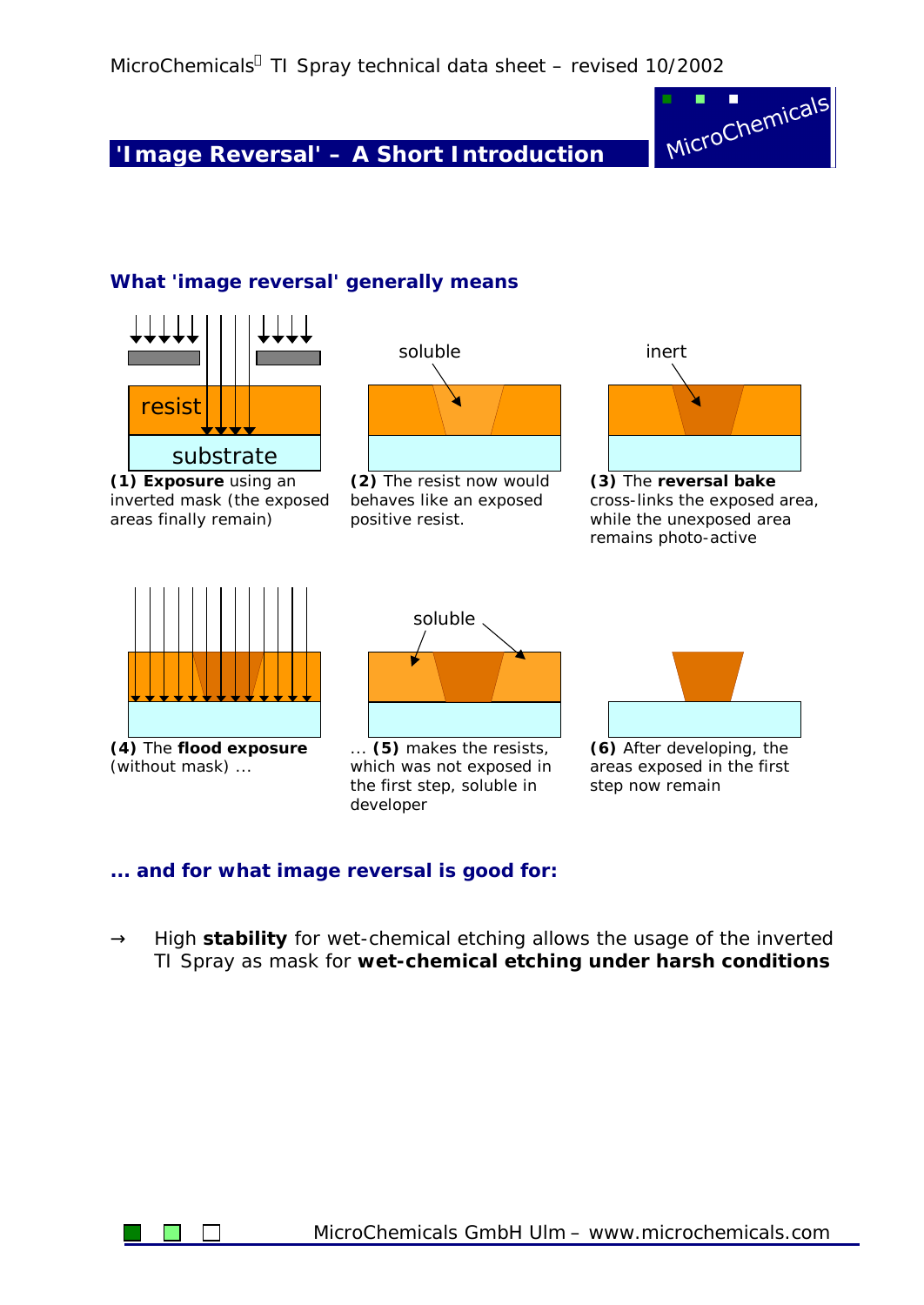# **TI Spray – Fields of Application**



#### **Lift-off of PECVD layers**

- Amorphous Si layer deposited in device quality at 110°C
- $\bullet$  Amorphous SiN<sub>x</sub>

#### **Lift-off of sputtered layers**

- Due to non-directional deposition, lower thickness achievable (approx.  $1 \mu m$ )
- Possibly ultra sonic treatment necessary
- Liftability dependent on operating pressure

#### **Etching of SiNx in BHF (12.5%HF)**

- SiN<sub>x</sub> deposited at 400 °C with PECVD
- Hardbake at 125°C (Hotplate) for two minutes
- No visible degradation of resist after 10 min etching time
- Enables structuring of SiN up to at least 100 nm (tested)
- Use ammonia during  $\sin x$  deposition to increase adhesion of the resist on the surface
	- (For harsh chemical attack prefer the use of TI Spray)

#### **Etching of thick thermal SiO2 with 20 % HF**

- No visible degradation of the resist after 10 min
- Possible etching in HF conc. (50%) for several minutes (For harsh chemical attack prefer the use of TI Spray)

#### **Direct mesa grooving**

- TI series resists allow direct Si etching without  $SiO<sub>2</sub>$  masking
- Hardbake at 120-145°C for 2 min necessary
- Use **HNO<sup>3</sup>** (70%) : **HF** (50 %) : **H2O** = **75 : 10 : 25** as etching solution and TI Spray resist **in reversal mode**, groove up to 4 µm in 45s

### **Technological Requirements**

Since the TI Spray yields an inverted structure in the image reversal mode, an inverted exposure mask is needed. Beyond this, compared to standard positive resist processing, **no further upgrade** in existing technological infrastructure is necessary.

Also compared to standard positive resist processing, applying the TI Spray implements just two further process steps: The **reversal bake** and the **flood exposure** without mask, both very easy to be performed and explained in the following.

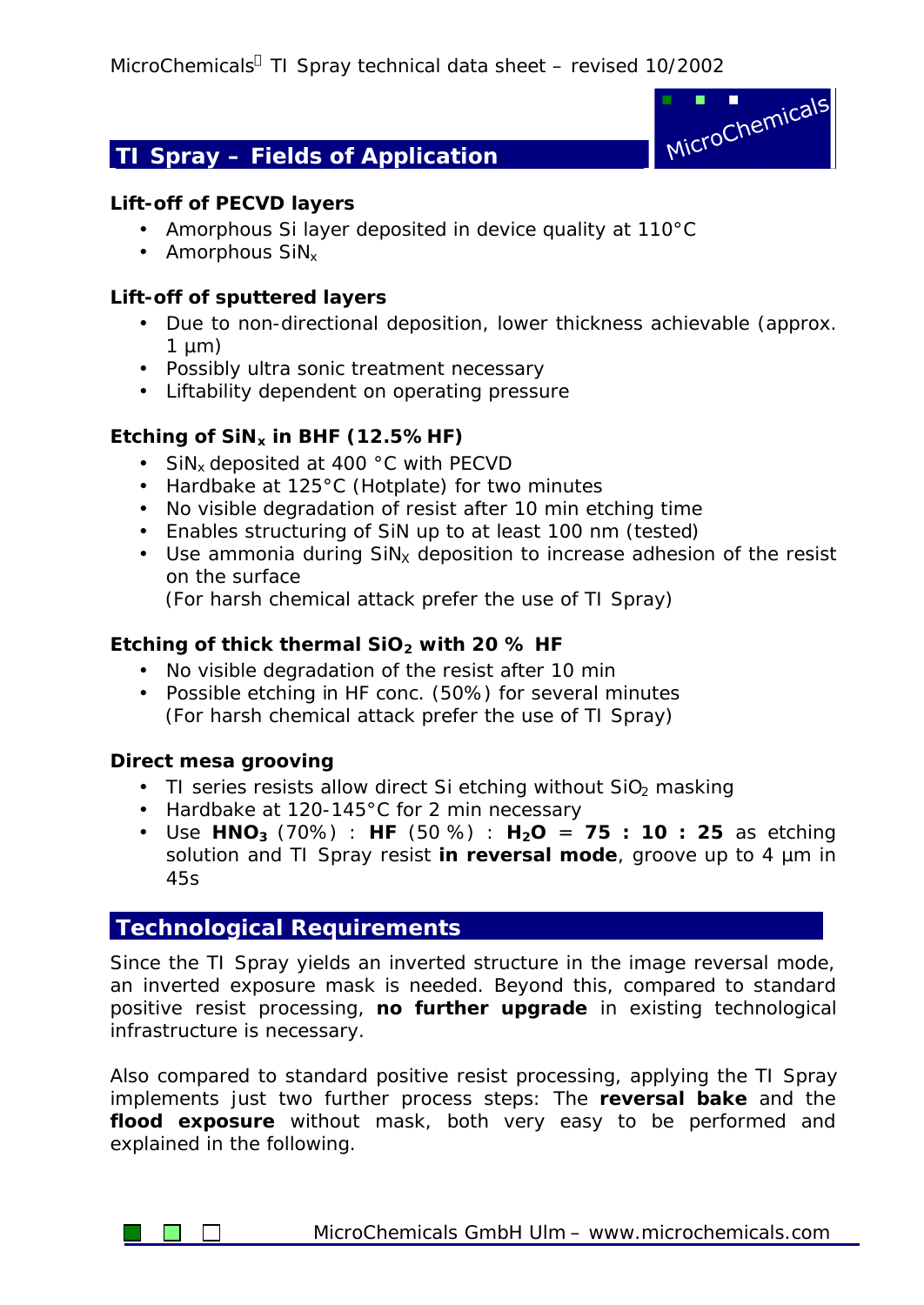MicroChemicals<sup>®</sup> TI Spray technical data sheet – revised 10/2002

## **Processing the TI Spray**



(in chronological order)

- **Substrate preparation:** Put the substrate on the hotplate at a minimum temperature of 120 °C for 10 minutes to remove adsorbed water from the substrates surface. Alternatively, you can use a furnace at same temperature for 30 min. Of course standard HMDS procedure (only from vapor phase at an optimum substrate temperature of 125°C!) is also an adequate preparation. Also recommended is the preparation with the solvent based TI-Prime.
- **Spray coat** the resist according to the guidelines given from the spray coat equipment manufacturer.
- **Softbake** the coated substrate at 95°C for 2 minutes on the hotplate (when using a furnace, 95°C for 20 min is recommended)
- **Exposure** the coated substrate (with the mask) at a dose of 140 mJ/cm<sup>2</sup> . This first exposure dose adjusts the negative wall profile the so called "undercut". Lower the 1<sup>st</sup> exposure dose to increase the undercut. 140 mJ/cm² will be a good choice for most applications. A too low 1st exposure dose will dramatically increase the erosion of the resist not to be cleared (see appendix). Note: Exposure dose holds for calibration on iline (365nm). A standard mask aligner with a 350W Hg lamp has approx. 10 mW/cm<sup>2</sup> i-line intensity.
- Keep the coated substrate at room temperature after the exposure for at least **10 minutes**. In this delay time nitrogen, generated during exposure, will diffuse out the resist. If you use square shaped substrates the resist thickness on the edges is significant thicker than 3-4 µm. In this case the nitrogen needs more time to diffuse out. In this case double the **delay time**.
- **After the delay** bake the coated substrate on the hotplate at a temperature of 115 .. 120°C on the hotplate for two minutes (when using furnace try 20 minutes at 115°C. Because this step is very temperature critical furnace baking is not recommended). This step is the *reversal bake* where the image is reversed due to cross link the exposed areas making them insoluble in the developer.
- Exposure the coated substrate for the second time **without a mask (flood exposure).** Use a dose (very uncritical) of 540 mJ/cm<sup>2</sup> (200-800 has not a dominant effect). When, during a subsequent deposition, the temperature will raise over 80°C use high exposure doses to avoid nitrogen bubbles in the resist during the deposition. Especially when UVlight is present during deposition (plasma coating).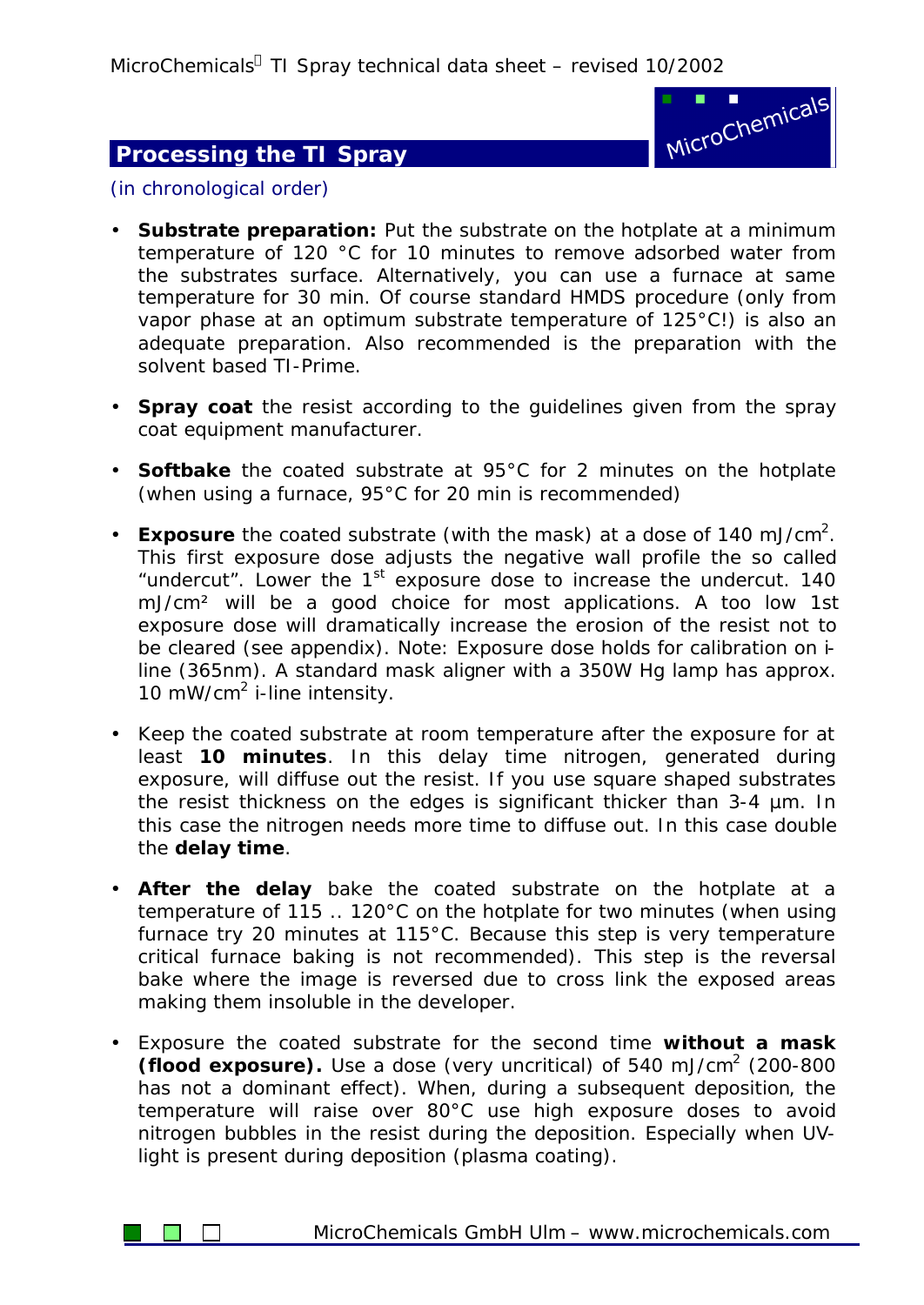MicroChemicals<sup>®</sup> TI Spray technical data sheet – revised 10/2002

- **Develop** in AZ developer such as 826MIF (metal ion free) or potassium or sodium based developer (AZ 400K 1:4). When the structure is through-developed (cleared), add another 10-30% in the bath of the total development time to finalize the side wall profile.
- **Hardbake** the coated substrate only when using the resist as an etching mask under harsh conditions. When using it for mesa grooving hardbake at 140°C to 145°C for 2 minutes on the hotplate. The side-wall profile will loose the undercut during this step, lift-off processes become more problematic. If you need a hardbake and lift-off or very high temperatures during deposition, make a UV-curing to harden the resist after development (or contact us for further information).